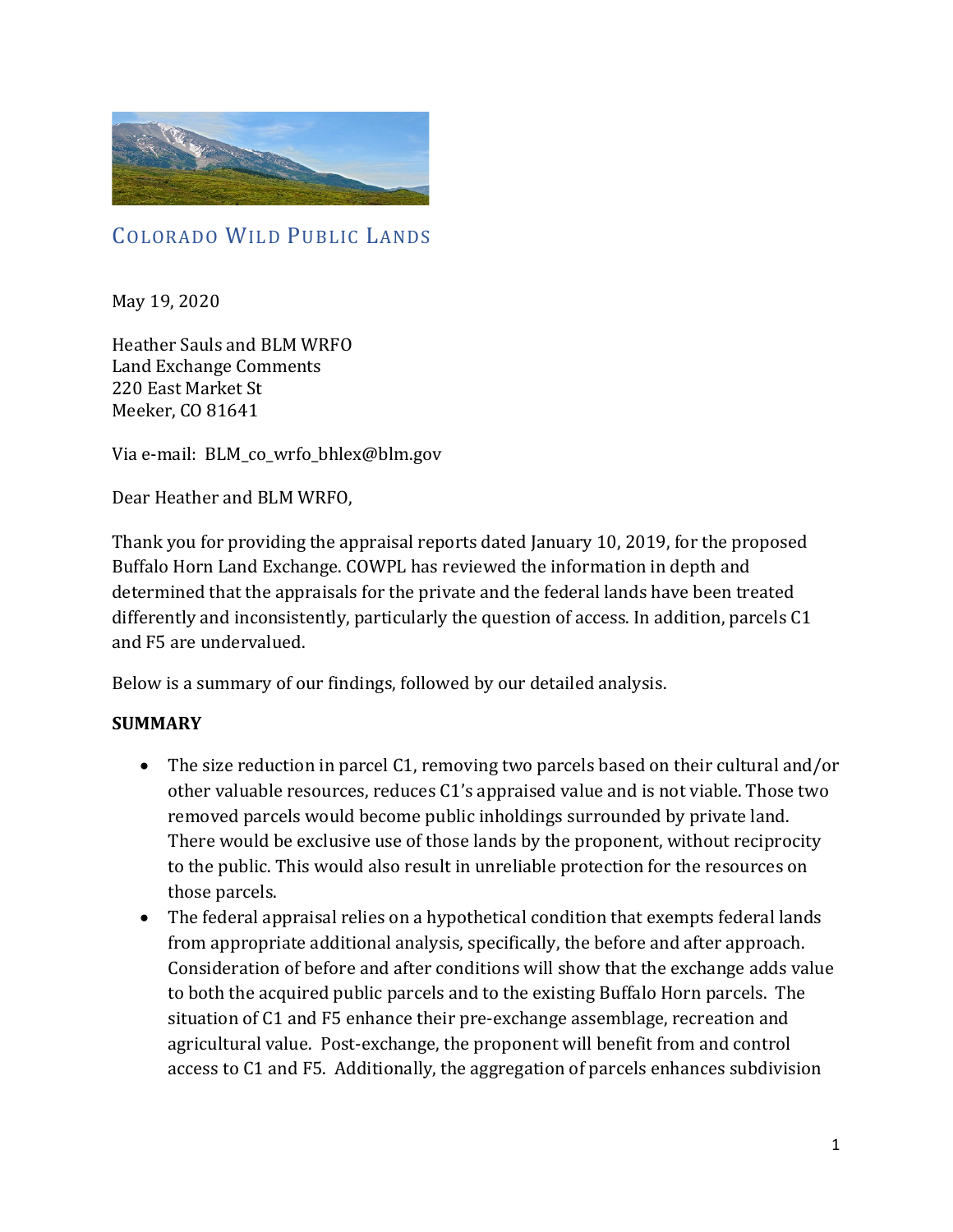and development potential for Buffalo Horn, thereby increasing the value of current and future Buffalo Horn holdings.

- The appraisal instructions incorrectly create an aggregated "larger parcel". COWPL's analysis shows that the criteria for creating a "larger parcel" are not met in this case. The sizes and values of parcels C1 and F5 are considerably greater than the other parcels and merit separate appraisals.
- The appraisals over-emphasize the value of motorized access to properties in the exchange, inappropriately discounting the value of the federal lands and overvaluing the non-federal parcel; this is particularly offensive in light of appraisal instructions to treat the federal lands as private ones, as the appraisal does not even consider any residential development potential for C1 and F5. There are no appraisal instructions to treat the federal parcels as not having access; yet, C1 and F5 have been treated as such, despite benefitting from public access over public lands and motorized access from adjacent private lands, not all of which are Buffalo Horn holdings. Several of the 16 selected comparable sales share similar access to C1 and F5 and support buyers' willingness to acquire these properties at market prices.

# **I. APPRAISALS MANIPULATE THE VALUES OF THE LANDS IN THE EXCHANGE**

# A. REDUCTION OF FEDERAL PARCEL C1

The Environmental Analysis presented a larger federal parcel C1 than analyzed in the appraisal reports. Two 40-acre square parcels have been removed from C1 and at conclusion of the exchange, will become isolated federal inholdings surrounded by the proponent's land. Thus, the proponent will exclusively enjoy all the public lands benefits, but the public will not be compensated for the acreage. In addition, this creates two small public land inholdings surrounded by private land that will likely be subject to a future land exchange with the proponent; this exchange will receive a different valuation, possibly under different criteria.

# B. FEDERAL REGULATIONS FACILITATE MANIPULATION

The UASFLA is the rule book regarding federal land acquisitions and conflicts with many requirements as prescribed by the industry USPAP standards. In the Buffalo Horn Land Exchange, federal rules and regulations applied through UASFLA manipulate the value of the lands in the exchange by avoiding USPAP requirements for evaluating Partial Acquisitions and requirements for determining Larger Parcels.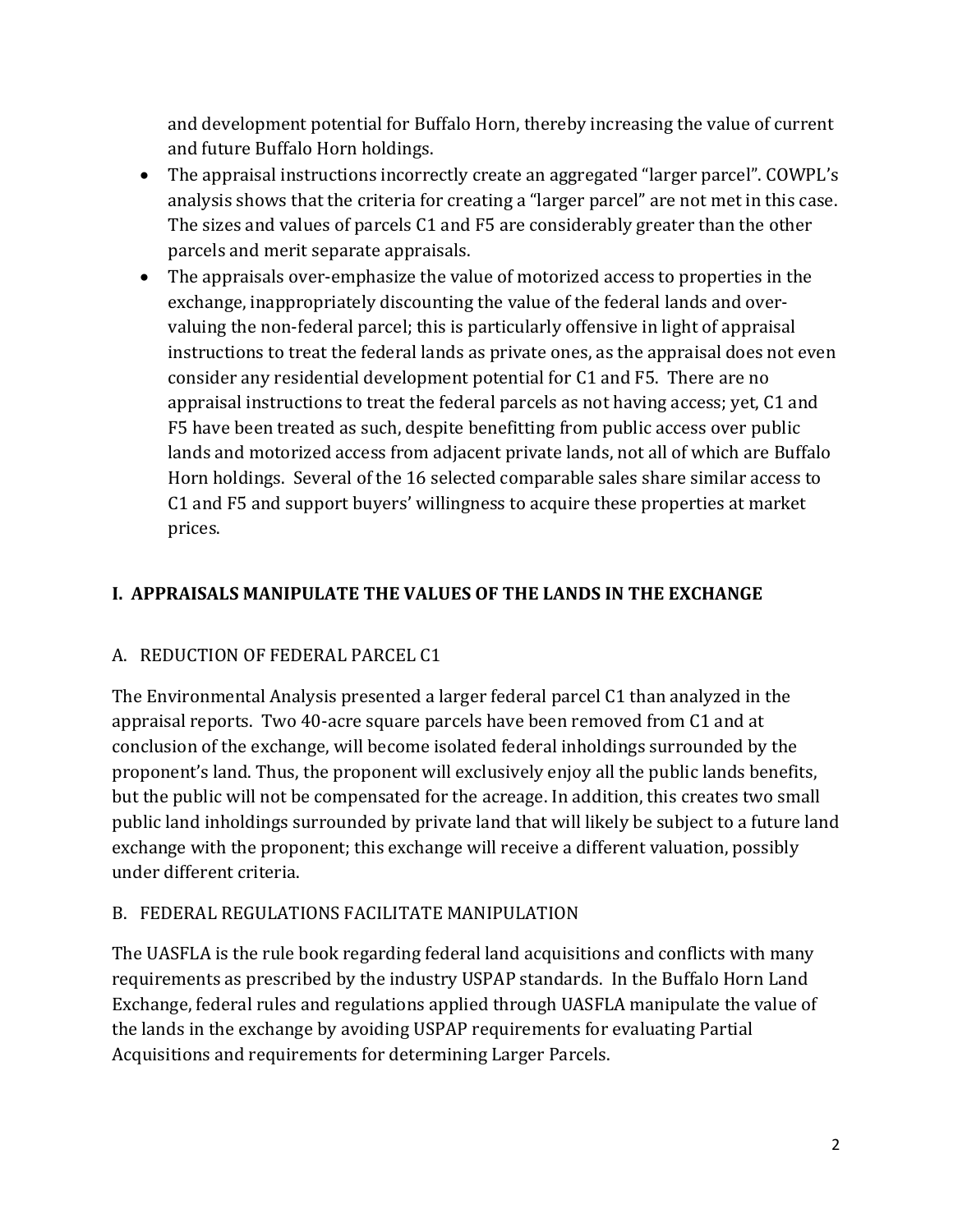#### 1. Partial Acquisitions

The UASFLA appraisal standards create a hypothetical condition that treats partial blocks of federal lands as separate and independent from the adjoining federal tracts, thus voiding considerations regarding partial acquisitions.

a.) Hypothetical Condition. UASFLA section 1.12 directs the appraiser to "estimate the value of the lands … as if in private ownership and available for sale on the open market", creating a hypothetical condition that removes the subject federal lands from any adjacent federal lands, so the federal lands in question may be treated as independent tracts and not a part of a larger holding – a partial acquisition; "because the federal land is appraised as if in private ownership, any other surrounding federal land cannot be part of a larger parcel because (due to the hypothetical condition) it is under different ownership" [UASFLA 1.12].

Partial Acquisition rules under USPAP acknowledge that removing acreage from a larger holding impacts the value of the remaining pieces; thus, the rules require appraisers to undertake not one, but two appraisals, triggering the Before and After Rule - an appraisal of the conditions before the transaction and another one anticipating the conditions after. The second appraisal must also consider the Damages and Benefits accrued to the remainder lands from the partial acquisition. Application of this hypothetical condition changes the picture presented in the appraisals.

b.) Before and After. Ignoring the Before and After rule skews the valuation picture through limiting conditions affecting the overall value of the subject lands; this partial analysis undervalues federal Parcels C1 and F5 and overvalues Parcel B.

i.) Before Conditions. Federal Parcels C1 and F5 are unique parcels in this exchange as described at length in the next section regarding Larger Parcel treatment. The federal appraisal undervalues the "before" condition of these parcels as high value hunting ground with contiguity to other public lands. It important to note that hunting drives this entire exchange; its quality determines the recreation value of the parcels in the exchange. Were C1 and F5 actually in private ownership, a knowledgeable seller would factor this into the asking price, as reflected in the prices of the comparable sales of private land with similar access to public land. Moreover, the federal appraisal ignores a *Highest and Best Use of homesite development, which the hypothetical condition of private ownership now makes possible*1.

 $1$  A case in point is that of the Monument Ranch, applied in the sales comparisons. This sale concerns acreage adjacent to public and private lands, and to which a neighbor controlled vehicular access, a condition like C1 and F5. That neighbor purchased the acreage for \$1000 an acre, likely due to the amenity of creating motorized access from the back yard to the Windy Gap WSA.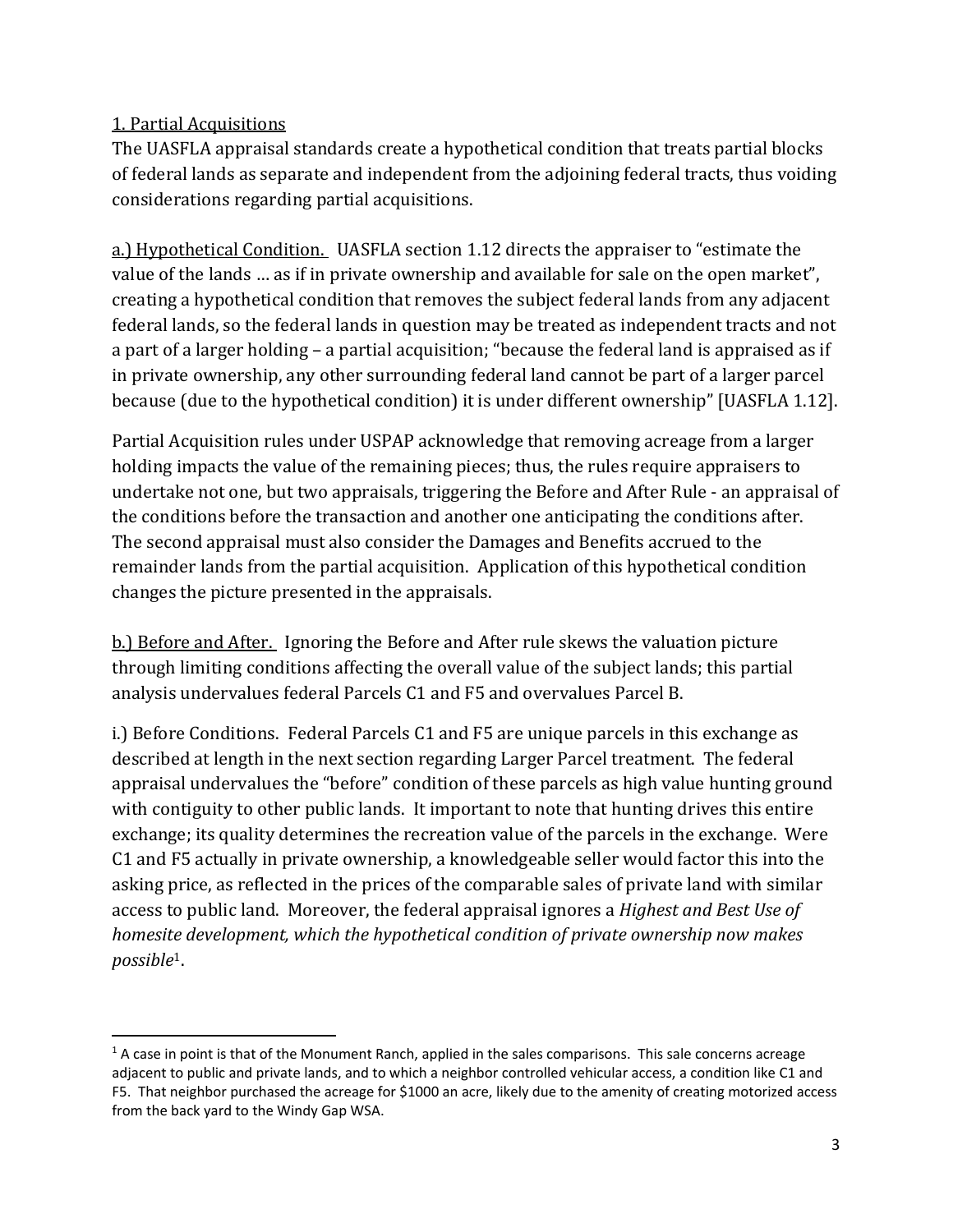On the other hand, Parcel B suffers from limited Highest and Best Use potential. Its situation as an inholding has no assemblage value, and its lack of live water limits its agricultural value. Underlying split-estate mineral rights affect its desirability for homesite development, as do the two pipeline rights of way traversing the parcel; the appraisal does acknowledge these factors as exceptions but does not discuss how they might impact value. Moreover, there is an over-emphasis on motorized access, which is not ideal for homesite development due to the parcel's distance from pavement; and this same isolation creates difficulties running utilities, for which the BLM could deny a request.

ii.) After Conditions. The Assemblage value of federal Parcels C1 and F5 is extremely high. Buffalo Horn Ranch is a trophy ranch which will one day become a type of subdivision in which a limited number of very large homesites are marketed for their exclusivity, natural beauty, recreational opportunities, and, above all, contiguity to large blocks of public lands. The inclusion of the federal parcels with already sizeable Buffalo Horn holdings will imbue C1 and F5 with motorized access, enhancing their future development value; conversely, the addition of these public tracts with the Buffalo Horn acreage adds to its attributes, as listed above. This set of "after conditions" substantially increases not only the value of the now public lands but that of the existing Buffalo Horn holdings. Inclusion of the public land parcels into Buffalo Horn Ranch also makes it possible to subdivide the federal tracts, thereby increasing its development potential and value.

Acquisition of these federal Parcels C1 and F5 not only conveys motorized access to, but also through them to the existing Windy Gap WSA and the Danforth Hills lands with wilderness qualities. This motorized access to the WSAs will be a tremendous benefit to Buffalo Horn's private recreation and development potential, and a negative impact to the public. Moreover, all this potential is equally valuable to C1's other private neighbors, who will now be excluded from enjoying C1, increasing its assemblage value even more.

After the exchange, Parcel B will have no future development potential. While the federal appraisal itself substantiates C1 and F5's after-exchange potential with an upward adjustment of 100% in value, the converse after condition of parcel B, prohibition of development, merits a downward adjustment in value.

#### iii.) Damages.

Despite direction to the appraiser to appraise the federal lands as if in private ownership, it does not change their current disposition as part of a larger federal estate; as such, the land exchange creates a partial acquisition for which the USAFLA requires consideration of the potential damages and benefits to the remainder property.

Parcels C1 and F5 are part of much larger blocks of BLM lands; they include attributes such as good forage, cover and water that add wildlife habitat and hunting value to adjacent BLM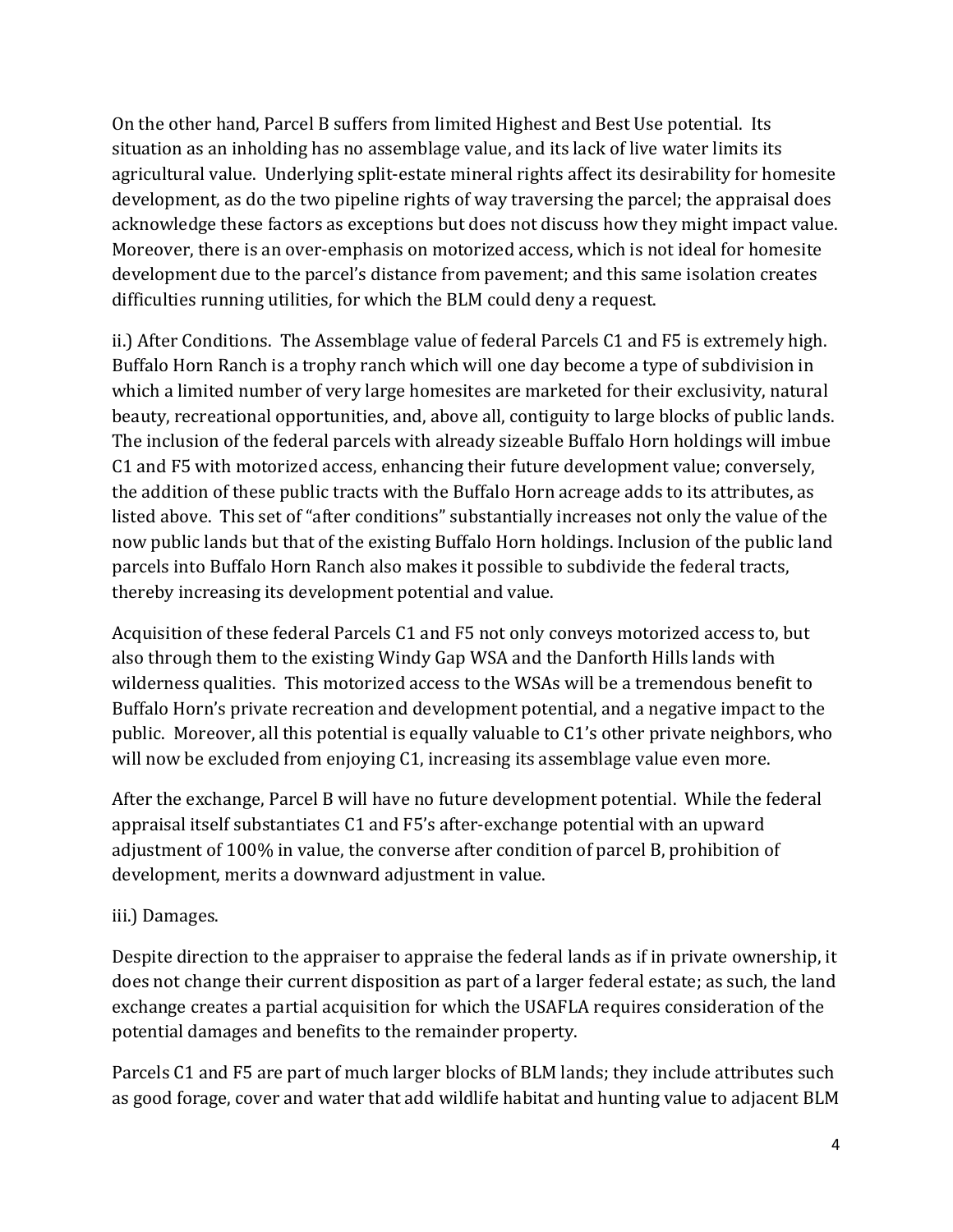lands that are not reciprocated in the exchange. Conveying the high value portions of land to a private interest diminishes the value of the remainder blocks by removing the attributes (forage, cover and water) of the lands that create excellent hunting that is accessible to the public.

Additionally, conveyance of these parcels to Buffalo Horn damages adjacent other privately owned lands by eliminating access to the valuable BLM hunting grounds; losing this access damage adjacent land values It also damages the livelihoods of the outfitters who offer guiding services and livestock operators who benefit from grazing leases on these lands, and livestock operators who enjoy grazing leases on these lands. The appraisals do not acknowledge or address the value of these permits and leases to the neighbors who hold them, many of whom are small, family operations which will now suffer from diminished income. These damages have financial value and are compensable; the appraisals should value them.

# B. APPRAISAL INSTRUCTIONS

The appraisal instructions arbitrarily create a Larger Parcel, thereby influencing the value of the public lands in the exchange. The treatment of larger parcel identification and whether components of an exchange are valued separately as independent parcels or as a single tract depends on the instructions provided in the Agreement to Initiate a Land Exchange (ATI). The Buffalo Horn ATI prescribes an "assembled" land exchange circumventing the application of UASFLA criteria that would determine whether to apply the Larger Parcel Rule; this single word, "assembled", creates one parcel out of fourteen, regardless of whether the parcel meets the prescribed criteria of "a unity of ownership, and … the same, or an integrated highest and best use" [UASFLA 1.2.7.3.1]. [It does not. See below.]

The appraisal instructions do not include any direction to appraise the federal parcels without motorized access; absent this instruction, the appraisals place too much emphasis on this condition of the federal lands. [more on this below as well].

#### C. ELIMINATION OF MARKET COMPETITION

A land exchange eliminates market competition for the federal lands by creating an opportunity for only one interest to benefit, unlike a sale which would be open for bidding to any interested party. In this exchange, there are four federal parcels adjoined by owners other than the proponent; currently, these public lands offer amenities to these landowners who will no longer be able to enjoy them at will. It is reasonable to assume that they, and others, may have interest in purchasing these parcels, were they offered for competitive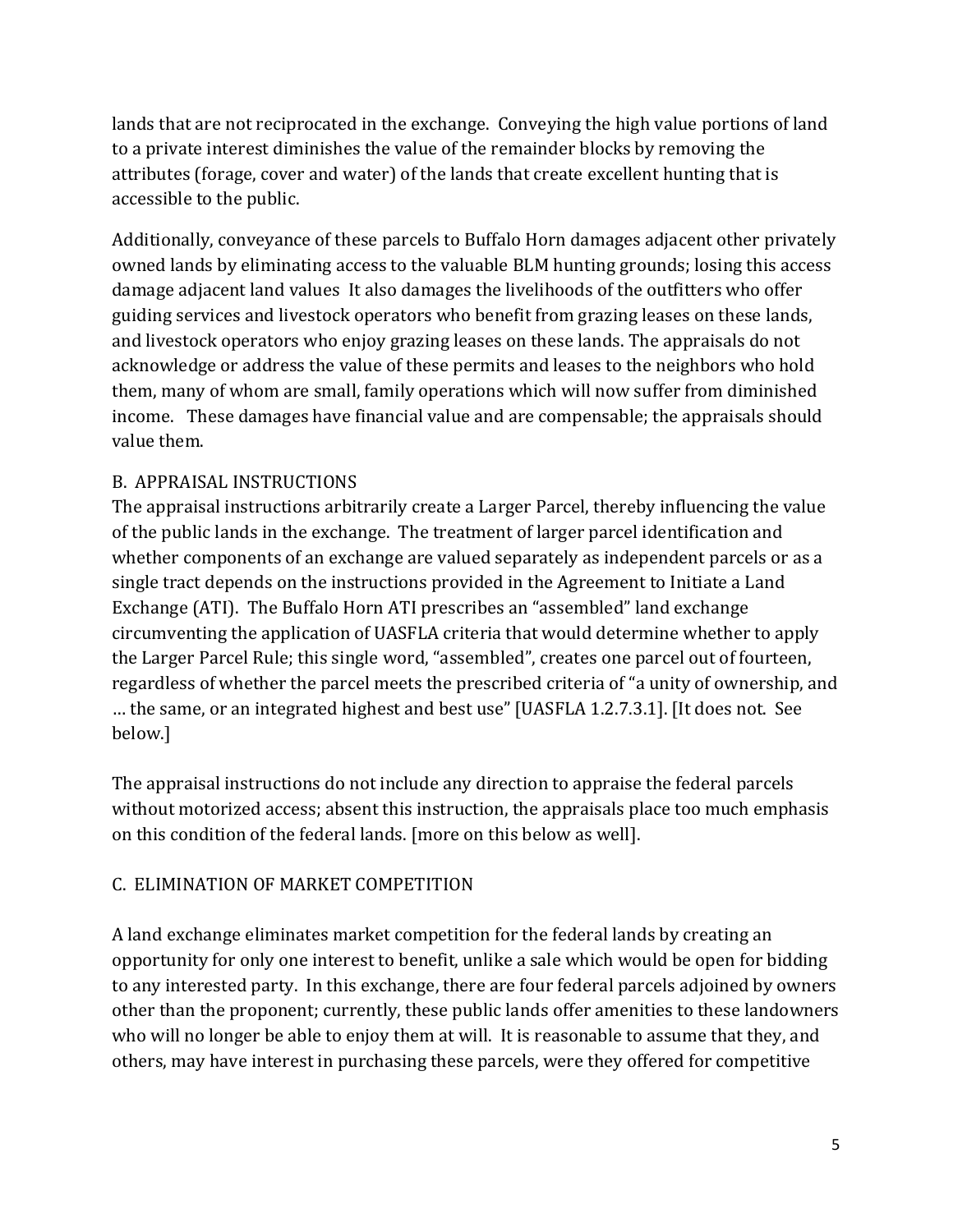sale. But the exchange eliminates all potential competition and the accompanying market conditions affecting the value of the subject public lands.

#### **II. FEDERAL APPRAISAL REPORT DOES NOT SUPPORT LARGER PARCEL**

Because of the superior natural and recreational qualities of C1 and F5 and their location adjacent to and access from other public lands, their inclusion with the smaller parcels scattered around the proponent's holdings is a disingenuous attempt to diminish the value of C1 and F5. It is appropriate for the agency to convey the smaller acreages surrounded by the proponent; this fact of geography minimizes these smaller parcels' public value. However, using the larger parcel treatment to combine C1 and F5 with the inferior federal in-holdings serves to artificially suppress the real estate values of the two key parcels in a sportsmen's real estate market. The larger C1 and F5 acreages on the periphery of (not surrounded by) Buffalo Horn, adjacent to other public lands over which they are publicly accessible, and benefitting from water and its subsequent amenities, are far superior real estate; this superiority merits separate consideration through a separate appraisal.

#### A. UNITY OF HIGHEST AND BEST USE IS NOT DEMONSTRATED

UASFLA standards define the larger parcel "as … tracts … that possess a unity of ownership *and have the same … highest and best use"* [UASFLA 1.2.7.3.1]. A key element of unity in highest and best use is the conclusion that the larger C1 and F5 parcels are the same as the other parcels with which they are assembled to create the single Larger Parcel subject to the appraisal. While the ownership is the same, C1 and F5 not have the same "highest and best use" as the other 14 federal parcels. These two parcels have qualities which make them superior: the presence of water, adjacency to other public lands, and public access.

1.) Water Resources. These are the only two parcels in the entire exchange with water on them2. This water attracts the game species which drive the quality hunting in the area; it draws other species as well, and this abundance of fauna and the hydrophilic flora adjacent to the water generally increase the aesthetic qualities of these parcels. The draft EA describes C1 as having a "relatively unique" riparian plant community holding "unique wildlife and riparian value" (EA at 71-72). C1 supports commercial hunting for operations other than the proponent and it is the only federal parcel that provides both summer and winter big game habitat (EA at 28). C1 is one of two exchange parcels with migratory bird

 $2$  The water on F5 is not mentioned in the draft EA; we learned of it from anecdotal information from local users based on comments and conversation at the scoping meeting in late 2017. And Email from H. Sauls confirms at minimum that stock ponds are present.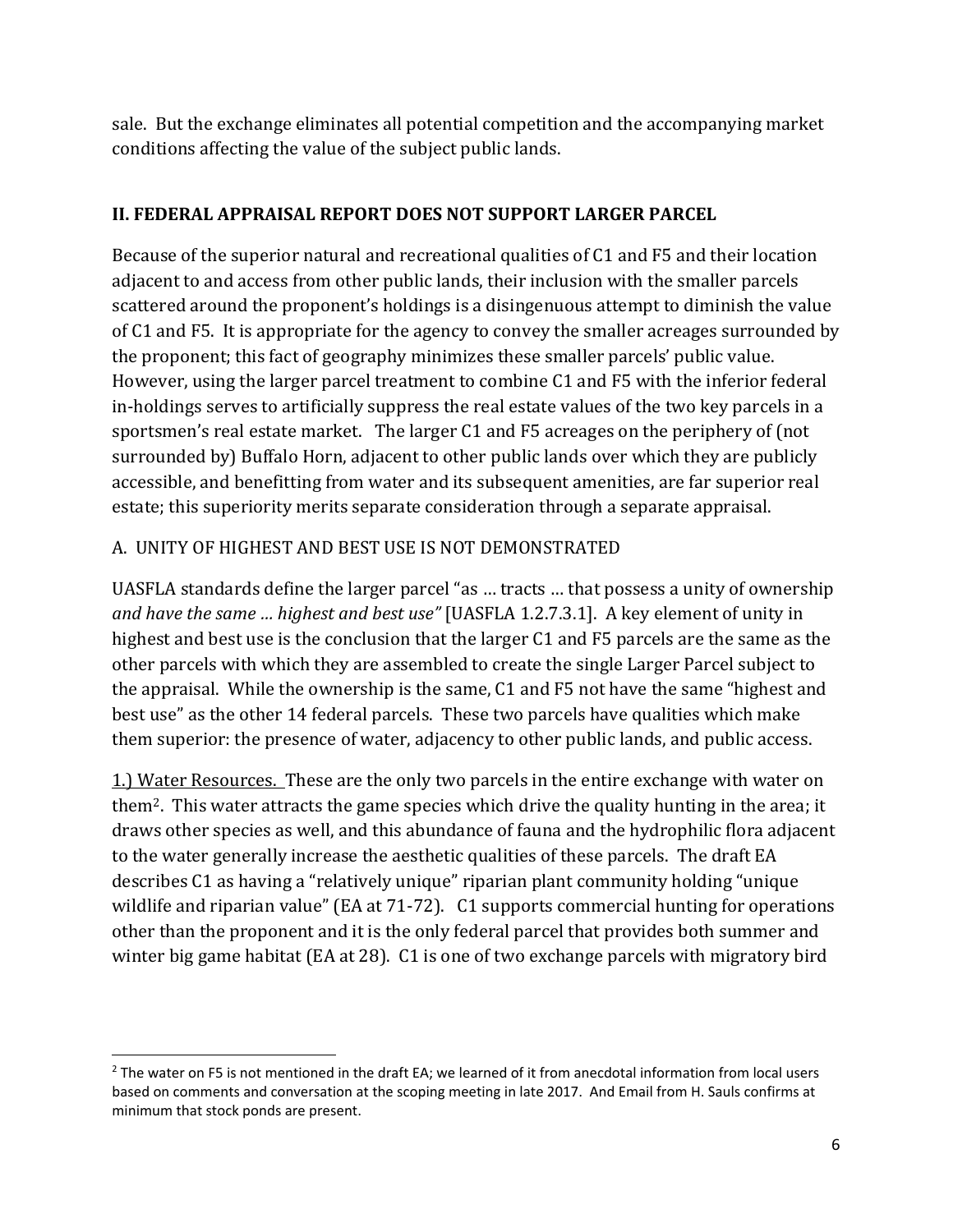species (EA at 71); it is also home to both cultural and paleontological resources<sup>3</sup> (EA at 74-75). All these resources are likely present because of water; they enhance the parcels' agricultural potential too.

The EA contains multiple references to F5's "high quality big-game hunting opportunities"(EA at 12 and 23); the preferred Alternative B presented in the draft EA withdrew the parcel from the proposal "based on public comment and professional opinion" (EA at 23); the agency added it back to the proposal under the appraisal "at the request of the proponent"4 confirming the significance of the hunting resource. This quality hunting is due intermittent water resources and the presence of "Higher elevation mountain shrub "communities (EA at 71) providing forage for big game species, not present on other parcels in the exchange.

2.) Adjacency to other Public Lands. The C1 and F5's connection to other public lands enhances their recreational value, especially their connection to designated WSA's and LWA's; according to scoping comments, C1 even benefits from having, not just being adjacent to, "lands with wilderness characteristics<sup>5</sup> which is not addressed by either the draft environmental assessment or by this appraisal.

These high recreation values drive the proponent's desire to include C1 and F5 in the land exchange. The proponent controls acreage and resources of very high quality, with world class hunting, and does so to his exclusive benefit. C1 and F5 are key parcels that will allow the proponent to manage resources that are critical to the local game herds, connect his back yard to Wilderness Areas and eliminate the potential of any future neighbors on those public lands.

3.) Access. Federal parcels C1 and F5 are two of only four federal parcels that benefit from public access. This pedestrian access over adjacent federal lands makes the parcels accessible to the general public for recreation, while none of the other federal parcels are. The appraisals attempt to underplay the value of these parcels due to lack of vehicular access; however, this very fact is a benefit to the big game species that make the superior hunting on these parcels. Moreover, the fact that there is public access, even if it's not motorized, makes the parcels developable if conveyed into private ownership.

 $3$  As previously mentioned, the appraisal report addresses a smaller parcel C1 than the EA; it is possible that the cultural and paleontological resources have been removed from the exchange which begs the question regarding future agency plans for them.

<sup>4</sup> 5/8/20 Email from H. Sauls

<sup>5</sup> Wilderness Society and Conservation Colorado Scoping Comment letter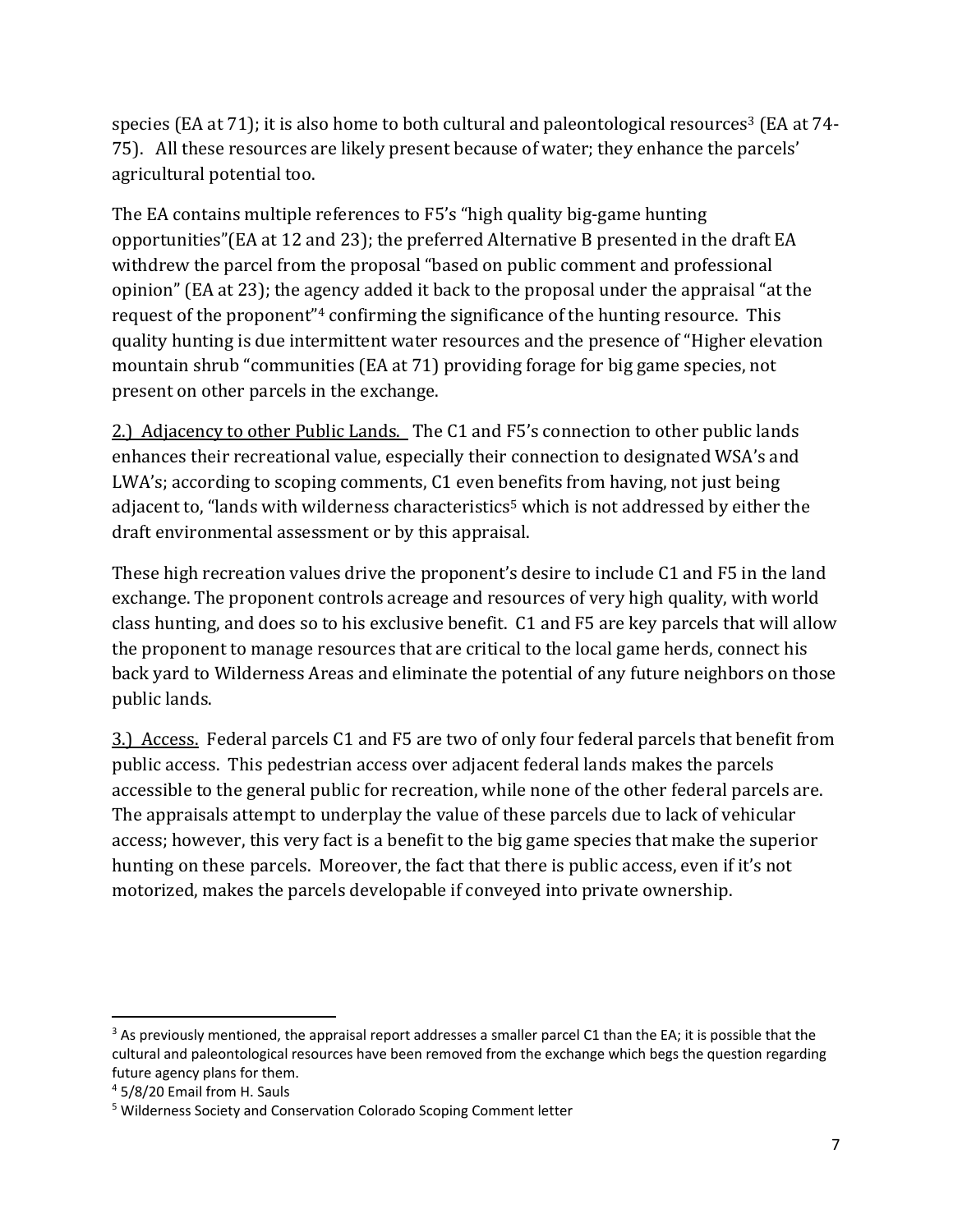4.) Larger Acreage. C1 and F5 are both larger acreages than the other 12 federal parcels. C1 is around 1680 acres, and F5 is 240 acres. The rest of the parcels range from 80 to 120 acres. Appraisal practices treat larger acreages differently.

5.) Highest and Best Use. The federal appraisal assigns a highest and best use to the federal parcel of "agriculture, recreation, and/or assemblage with adjacent private land". As discussed, Parcels C1 and F5 are different from the others. The water on Parcels C1 and F5 makes them vastly superior properties with respect to all these uses. And there is a Highest and Best use for C1 and F5 conveyed by connectivity to other federal lands that the appraisal ignores: limited residential development, now made possible by the appraisals' assumption of C1 and F5 as if in private ownership.

Of course, development of these parcels is a thing of value to the proponent; but being able to control this potential is far more valuable to the proponent and would be to other neighbors of C1 as well. Both parcels are BLM Land Tenure Category 2 lands, a status which allows for their inclusion in this land exchange proposal. This status could also allow disposition through sale to another, which would eliminate any neighbor's access to the adjacent public lands (including Buffalo Horn's) and create the specter of a new and unknown neighbor. These two factors greatly influence the assemblage value of C1 and F5.

By comparison, the other federal parcels are small, fragmented acreages, lacking water or other remarkable qualities, and surrounded by the proponent. The appraisal should treat these inferior parcels separately. Their highest and best use is limited to agriculture and/or assemblage and available only to the proponent.

# B. FEASIBILITY ANALYSIS SUPPORTS SEPARATE APPRAISAL FOR C1 AND F5

The agency has made its own case for appraising federal parcels C1 and F5 separately. In the Feasibility Analysis (FA), the Valuation Analysis singles out Parcel C1 in two ways. It estimates a value C1 that is twice the estimate for the other federal parcels, \$1100/acre for C1; and the FA estimates the same value for non-federal Parcel B and C1. Also, the analysis includes recreation as a highest and best use for C1, while limiting the other federal parcels to assemblage and agriculture. As described above, F5 shares characteristics with C1 should be treated the same.

# C. COMPARABLE SALES SUPPORT SEPARATE APPRAISAL ANALYSIS FOR C1 AND F5

This disingenuous larger parcel treatment raises a question about whether the application of the comparable sales (comps) accurately reflects the value of the federal parcels. The comps applied (1-4) are all large tracts, appropriate comparisons to C1 and F5. However, the appraisal did not compare any smaller acreages to the smaller federal parcel or make downward adjustments for different market characteristics for sale of smaller acreage.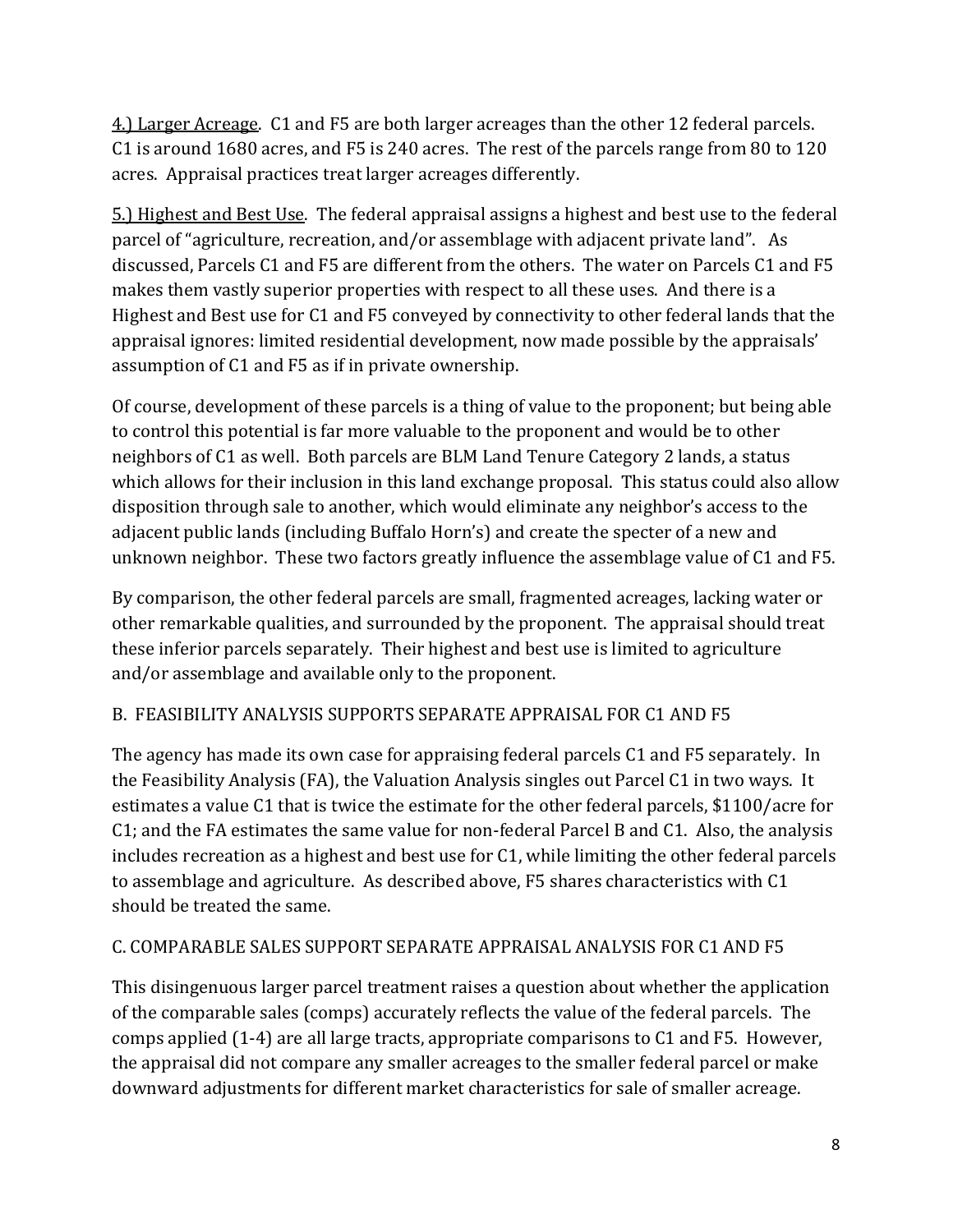There are 14 parcels included in the Larger Federal parcel; 12 of them are 120 acres or smaller. The appraisal considered 16 properties for comparison, only one of which is in the size range of the small parcels. That comp, the Indian Valley Property (80 acres surrounded and purchased by the proponent for \$1631/acre) is not applied.

#### **III. DIFFERENT TREATMENT FOR DIFFERENT OWNERSHIP**

The two appraisals use the same comps for the federal and non-federal parcels, but the criteria are applied differently. Because the agency has invoked federal rules directing the appraiser to treat the federal lands as if in private ownership, the criteria should be applied evenly and there should be no distinction in the criteria selection or the application of that criteria to the determination of value. The different criteria pre-determine an unequal outcome, despite conditions on the ground and information in the appraisal reports that do not support the determination.

# A. ACCESS

The appraisals treat access issues differently on the federal and non-federal parcels. For example, "access controlled by a neighbor" is discounted heavily in the federal appraisal, even though the comparable sales indicate a willingness of private buyers to pay substantially more for such access than the value assigned to the federal lands in the same report. Only two of the four applied comparable sales (1 and 4) benefit from straightforward vehicular access; the report describes access for sales 2 and 3 as "limited", "surrounded by private", or "controlled by a neighbor", with sale prices ranging from \$1000 to \$1200/acre6. The land exchange proponent paid a premium for land to which it controlled access; but this sale (Comp 16) was not applied to the federal parcel. C1 and F5 both benefit from the same access conditions described for some of these comps, but their values were discounted because of it.

In contrast, the appraisal report for non-federal parcel B over-emphasizes the vehicular access to that parcel, which is poor. The parcel is located miles from paved roads; the BLM road providing access to the parcel is described as "unimproved" "native surface", "no winter maintenance", and requiring "high clearance" [non-federal appraisal at 22]. This road does not provide year-round access as the appraisal purports.

Moreover, while the access criterion used to select the comps in the non-federal report is "adequate access for rural homesites" [non-federal appraisal at 33], the criterion for the federal parcel is "especially if they *lack adequate access for rural homesites*" [federal appraisal at 46]. The non-federal appraisal report supports the presumption that buyers

<sup>6</sup> This price range reflects the initial valuation of federal C1 in the Feasibility report of \$1100/acre.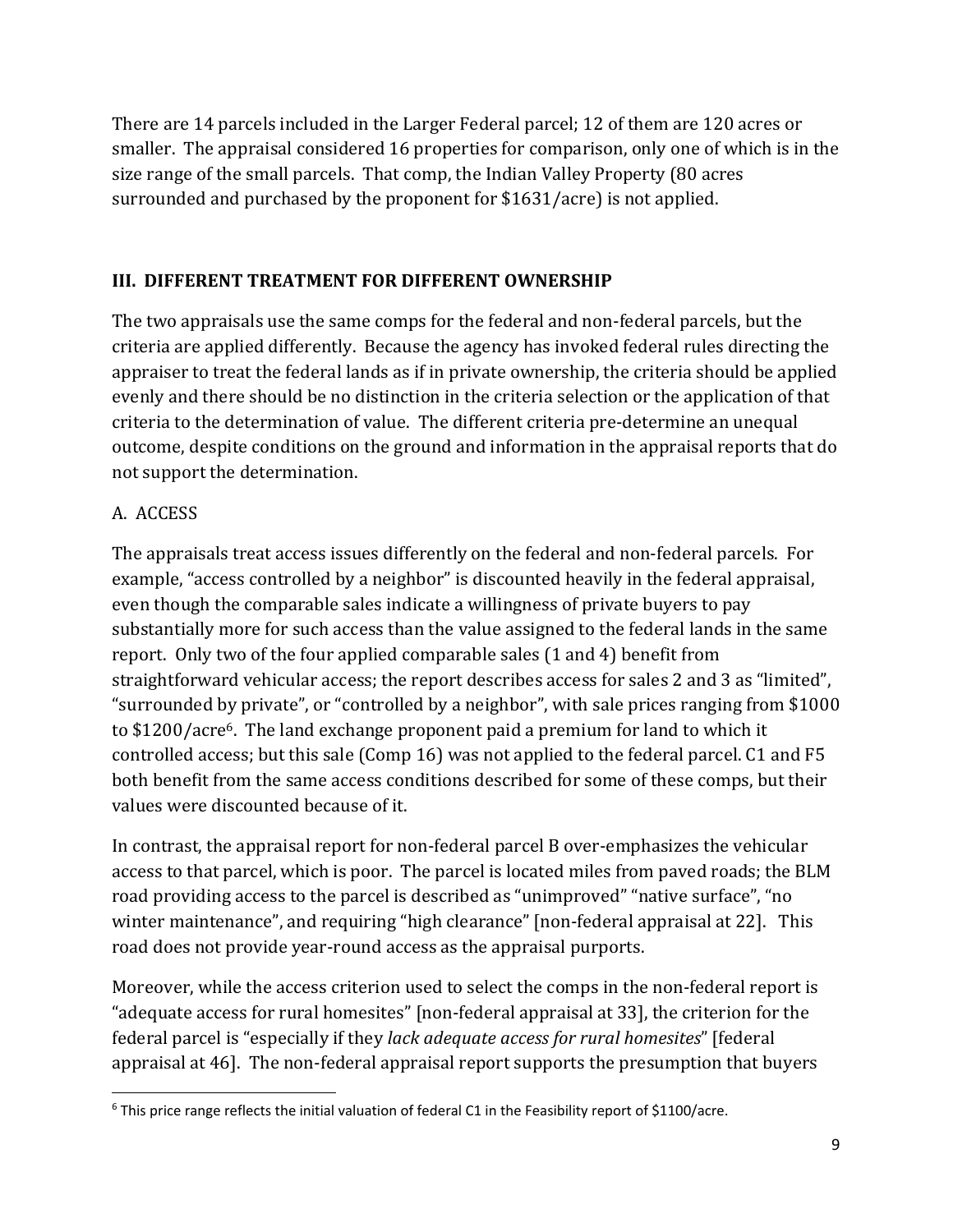are willing to pay market prices for lands with substandard access, as long as there are accompanying recreational values, such as "excellent big-game hunting" [non-federal appraisal at 36,38,40,42], but that supposition is not extended in the federal report.

### B. OTHER INCONSISTENCIES

The appraisals apply comp 2 to the federal and non-federal lands differently. The subject property is adjacent to both federal and private lands, and was purchased by the neighbor who controlled vehicular access to the property; the same set of circumstances applies to federal parcels C1 and F5, to which the land exchange proponent controls vehicular access. While the federal appraisal does treat the access as similar, it makes downward adjustments to the larger federal parcel for "favorable financing terms" (there is no financing in a land exchange) and for adjacent land uses, which are the same as for federal parcels C1 and F5. There are no such adjustments in the non-federal appraisal.

Another inconsistent treatment is to ignore the rural homesite development potential of C1 and F5. If they were privately owned, as the instructions dictate them to be treated, rural homesite development would be a legally permissible, physically possible and financially feasible Highest and Best Use, despite the lack of motorized access. Accessibility is a relative construct, as demonstrated by backcountry cabins and homesites around the Rocky Mountain West, including some rather luxurious ones such as Tom Chapman's Casa Barranca in the Black Canyon of the Gunnison National Park.

# **IV. ADDITIONAL COMMENTS ON THE PROPOSED LAND EXCHANGE**

# A. LAND EXCHANGES ARE NOT VOLUNTARY TRANSACTIONS

A public/private land exchange is an atypical transaction between the federal government and a private entity, most often initiated by the private interest. The private entity acquires property that may be beneficial in public ownership and then offers it to the public in exchange for a property desired by the private entity with an implicit threat of adverse land use that encourages the federal agency to engage. Eliminating of the possibility of the federal agency conveying adjacent public land to another private entity is a similar dynamic influencing the private entity's desire to solicit the exchange. And many of these exchanges are promoted by affluent, well connected interests that generate political pressure on the agencies to undertake lopsided exchanges. Exchanges are not voluntary transactions between a willing buyer and a willing seller; the public agency is frequently "outgunned" by the private interests involved and does not always behave like a knowledgeable party.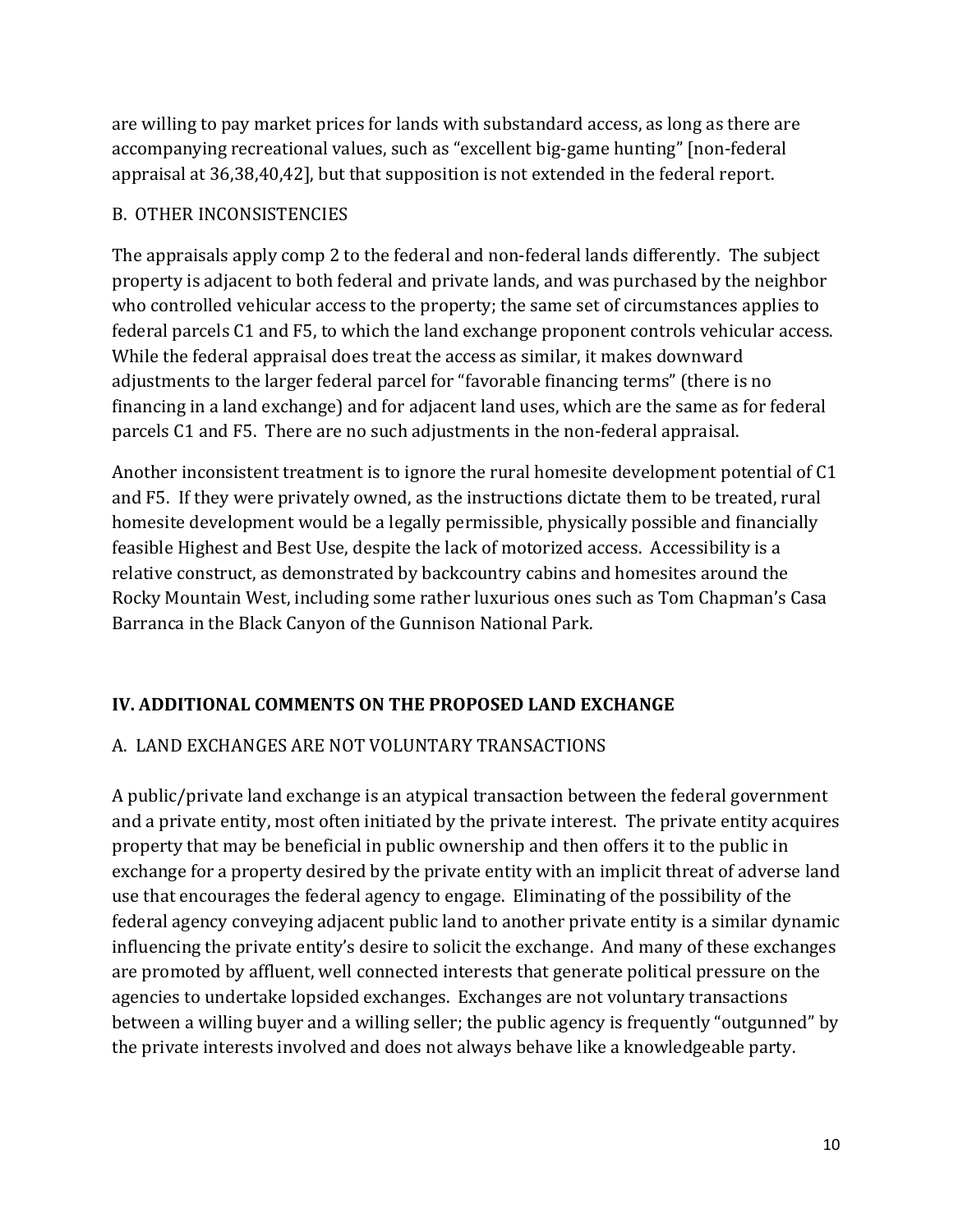#### B. NO PUBLIC COMMENT ON THE EXCHANGE IN THE APPRAISAL

The federal appraisal includes a different configuration than presented in the Environmental Analysis. The EA did not identify F5 in its preferred alternative. The document did include it as part of Alternative A, which also included more non-federal lands which were not included in the appraisals.

Many of the public comment letters specifically support the preferred Alternative B that excludes Parcel F5. For example, this is an extract from a letter from Conservation Colorado and the Wilderness Society, dated May 21, 2018.

#### …Parcel F5 …This parcel must be inventoried for lands with wilderness characteristics before inclusion in this exchange. We appreciate and support the removal of this parcel from the Preferred Alternative in the Preliminary EA.

These inconsistencies make it difficult for the public to undertake informed analysis of the proposals; and in fact; the public may not support the proposed exchange were Parcel F5 included. This results in a disingenuous public process.

### C. PROTECTION OF RESOURCES – PARCELS REMOVED FROM C1

The Environmental Analysis presented a larger federal parcel C1 than analyzed in the appraisal reports. Two 40-acre square parcels have been removed from C1 and at conclusion of the exchange, will become isolated federal inholdings surrounded by the proponent's land. Thus, the proponent will exclusively enjoy all the public lands benefits of those two parcels without compensating the public. In addition, this creates two small public land inholdings surrounded by private land that have the potential of being conveyed in a future land exchange because of their configuration.

It is not clear from the appraisals why the parcels have been removed but it is may well be due to the presence of cultural, archaeological or paleontological resources on C1. The importance of preserving cultural resources in a holistic way is discussed in documentation regarding the Blue Valley Land Exchange in Kremmling, CO. In the documentation, tribal groups in the area submitted their concerns and desires to consider the cultural landscape holistically.

 The following extracts from: https://www.boem.gov/sites/default/files/environmentalstewardship/Environmental-Studies/Pacific-Region/Studies/BOEM-2017-001\_Vol1.pdf provide the rationale as to why simply isolating a parcel of land containing cultural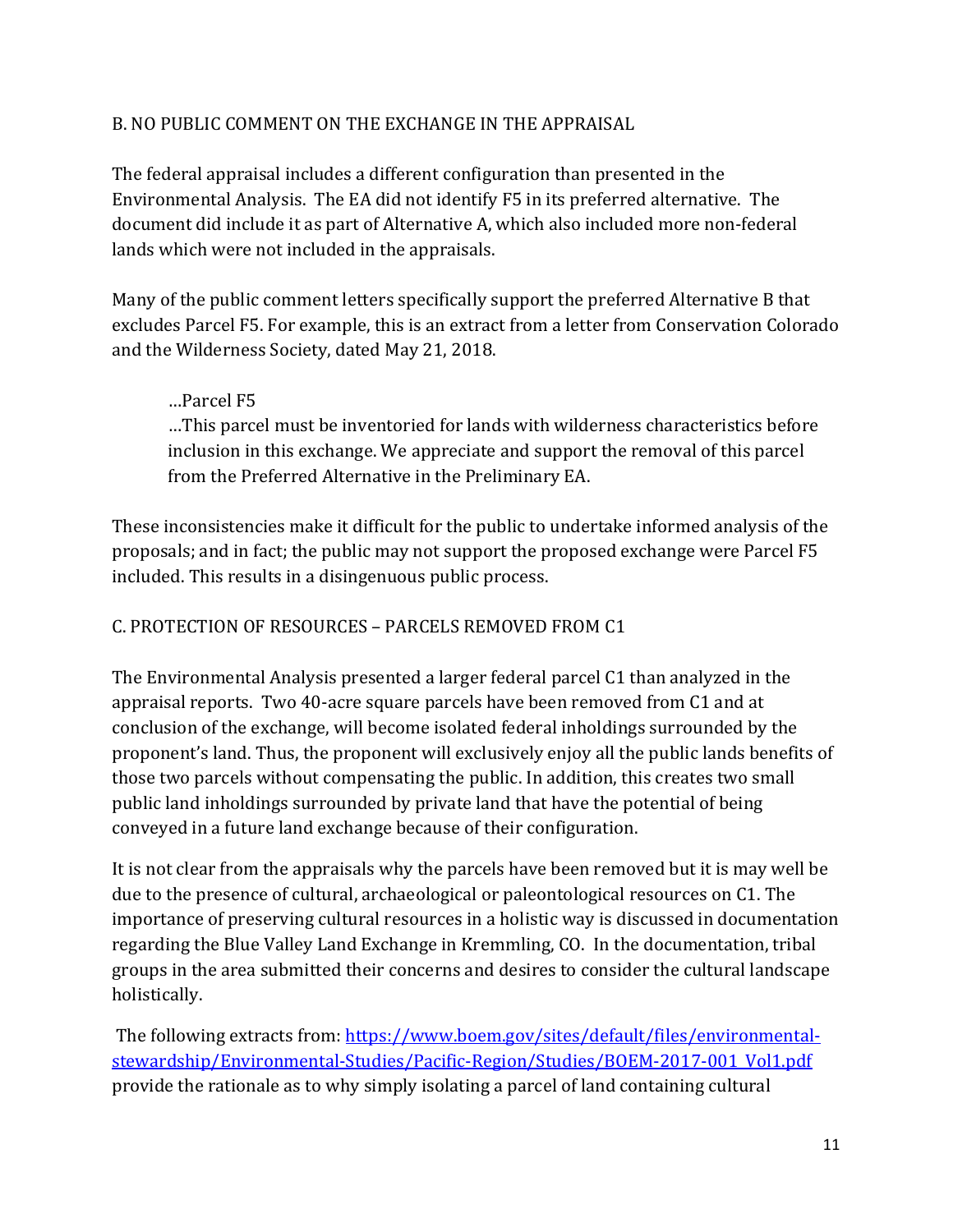artifacts or evidence does not sufficiently address conserving the full cultural value of an area. Simply removing the two small parcels from parcel C1 does not afford proper protections to the resources, especially as all the surrounding lands are proposed to be transferred to private ownership.

#### **4.2 A Cultural Landscape Approach for Integrated Resource Management**

… Federal agencies may not fully understand that indigenous people do not draw clear lines between the "natural" and "cultural" resources of a place. As a result, agencies may not adequately appreciate how this holistic perspective adversely impacts their capacity to address the complex issues of land management and regulatory undertakings. The TCL method uses a holistic cultural landscape approach (CLA), which 5 integrates environmental science with historical, archaeological, and traditional knowledge to provide a robust and cost-effective procedure to document places and resources of past and present significance to tribal communities.

… At its most basic, CLA is based on the understanding that humans are part of the landscape, both shaping and being shaped by it. CLA considers cultural heritage and resources as part of the ecosystem and the broader landscape, and examines relationships among all the resources of a place and their environment over time.

… Generally, an indigenous worldview recognizes broad interconnections and does not consider a single artifact or a single species as existing without complex relationships. This perspective places cultural resources within a contextualized mosaic of a landscape. For example, an archaeological site can have culturally significant plants and modified trees above ground (peeled bark, coppiced [pruned to encourage new growth], etc.), a lithic component (stone tools) underground, and possess a viewshed of an important cultural or spiritual location, such as a mountain. The complexity inherent in these types of places is understood by the communities that inhabit and interact with them. By contrast, many studies tend to focus solely on the archaeological components of a site, rendering the interpretation of the place incomplete. Over-emphasis on material culture skews the understanding of a location by narrowly focusing on artifacts and potentially obscuring its cultural context. Additionally, cultural resources have been damaged or lost because their meanings and connections with other resources found within the mosaic of cultural landscape have gone unrecognized.